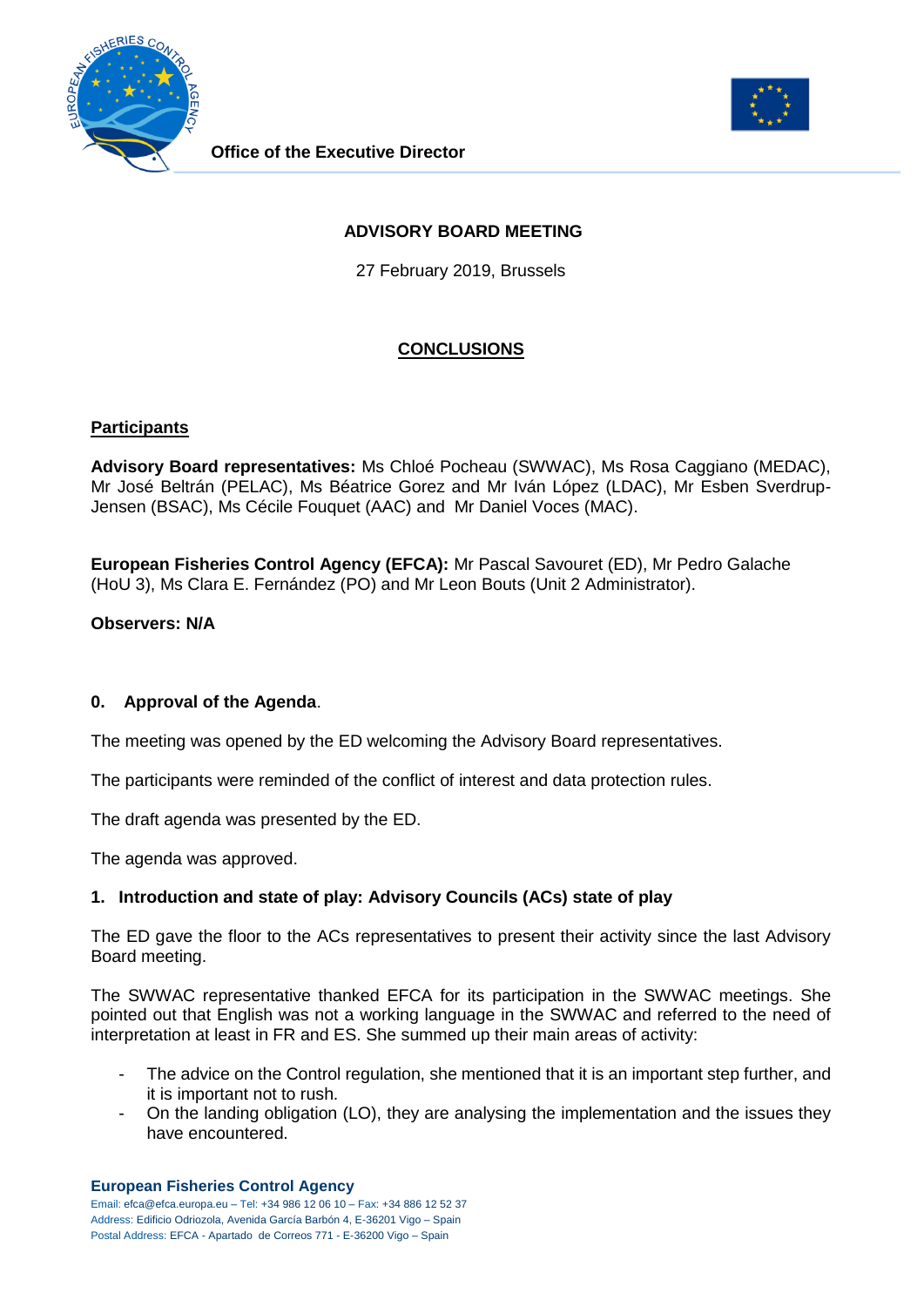The LDAC representative highlighted the following developments since the last Advisory Board meeting:

- The relations between the LDAC and COMHAFAT. She pointed out the need to avoid duplication between COMHAFAT actions planned and other EU programmes, such as PESCAO, and asked what the role of EFCA in terms of capacity building was, and if EFCA was coordinating with other agencies.
- On the new Regulation on the sustainable management of external fishing fleets, she raised some concerns about the uneven level of implementation. She pointed out that some MS do not provide data to the Commission.
- On West Africa, she mentioned that some countries are counting on NGOs to provide surveillance at sea services, because of their lack of capacity. This privatisation of MCS services represents a risk that surveillance at sea will be instrumentalised to serve private groups objectives.
- The FAD issue was raised at the last EFCA meeting. On this topic, the project on FADs recovery is developing well. Although, it is difficult to agree amongst LDAC members on how to limit the number of FADs.
- With reference to the CCTVs, she mentioned that the proposal of the Control Regulation looks at fleet based on risk assessment. She asked how this would be applied. She also asked to which extend EFCA would be able to control by-catch if it is approved.

On terms of capacity building, the HoU 3 mentioned that the objective of PESCAO is to maximise synergies in the area. EFCA provides training at regional level to form trainers in the different countries, and participates in the trainings organised by the PESCAO countries. EFCA assists the selected countries in the joint operations, e.g. helping them to establish some procedures, training officials for the control campaign. To avoid overlapping, EFCA coordinates with FAO, especially on Port State Measures. Moreover, EFCA has invited FAO officials to its trainings.

With reference to private observers, and potential support to be provided by EFCA, the HoU 3 pointed out that EFCA depends on the regional organization requests.

Regarding the new Regulation on the sustainable management of external fishing fleets, the HoU 3 commented that EFCA does not have a general mandate to act on the international domain and requires a Commission request. Currently, EFCA is not coordinating EU control operations in international waters in West Africa. The LDAC representative mentioned that there were big concerns, as surveillance should be provided by civil servants, and there have been cases of soldiers with guns boarding and doing fisheries inspections.

On the surveillance provided by NGOs, the ED shared the concerns of the LDAC.

On CCTV, the ED explained that EFCA is working on technical guidelines with the Member States and the Commission, e.g. systems combining CCTV with different types of sensors. A draft document proposing the technical guidelines for REM will be presented to the Administrative Board of EFCA in April.

On the by-catch project, the ED mentioned EFCA availability pending a mandate and the resources that might be needed.

The MEDAC representative pointed out the following issues:

- Thanked EFCA for participating in the MEDAC meetings and presenting the Mediterranean and Eastern Atlantic JDP.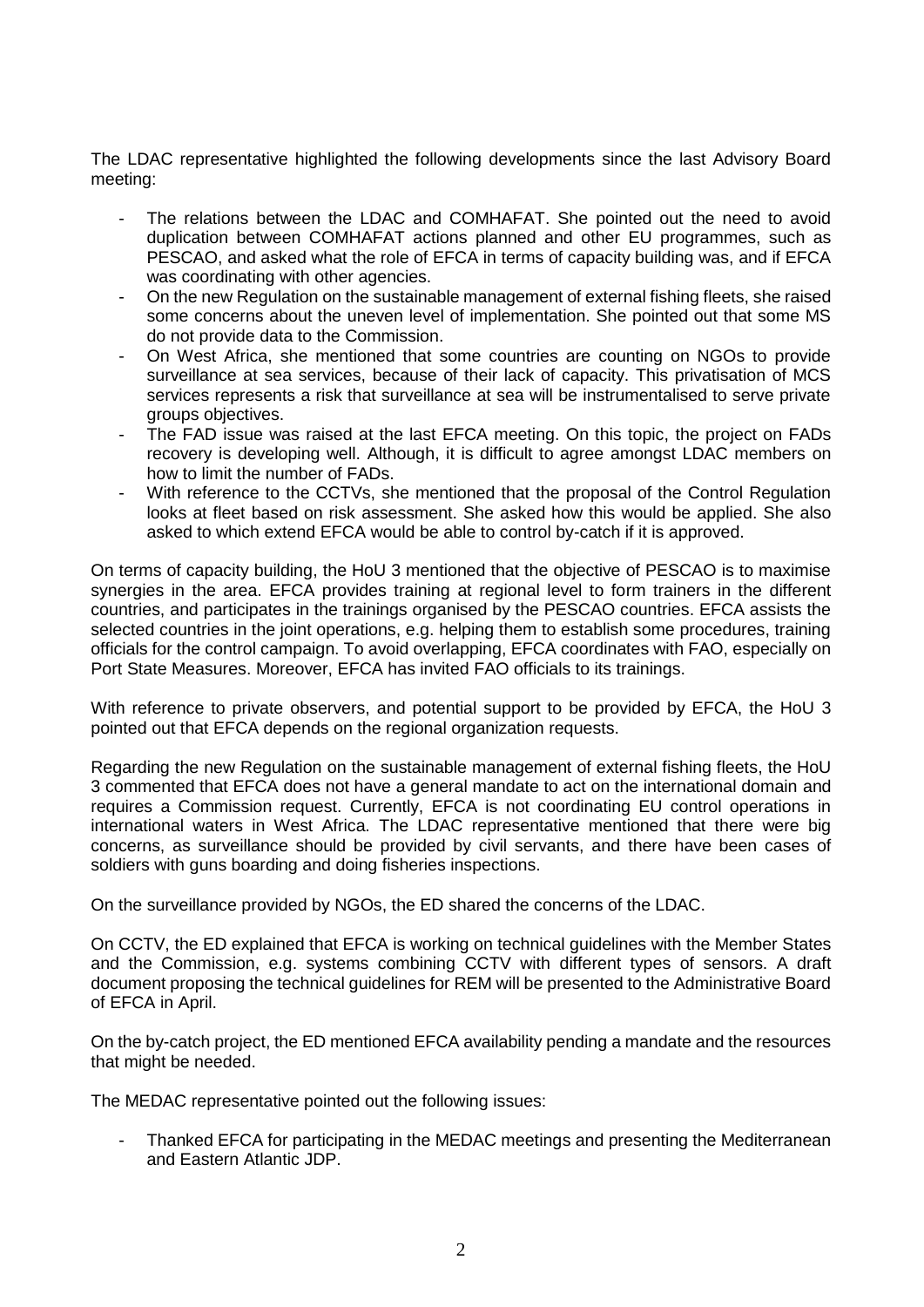- On the reform of the Control Regulation, the MEDAC gathered the opinion of it associates through a questionnaire. The whole contribution was sent to DG MARE. The importance to ensure compliance, without creating additional burdens, and the proportionality of the sanctions, was underlined.
- The follow-up on the Proposal for a regulation of the European Parliament and of the Council establishing a multi-annual plan for the fisheries exploiting demersal stocks in the Western Mediterranean Sea. A provisional inter-institutional agreement was reached on 14 February 2019.

The ED asked about the collaboration between the GFCM and the MEDAC.

The MEDAC representative mentioned that they are following up the RPOA (Regional Plan of Action) on SSF, signed at the Ministerial Conference held in Malta last September, and the MEDAC will provide its contribution on the actions and the related priorities (such as scientific research, data, management measures, etc.). She reminded that the MEDAC is part of the "Friends of SSF" platform created by WWF and GFCM.

The representative of the PELAC mentioned that they would be having the first meeting of the year the day after the current Advisory Board meeting. He summed up the following topics/actions of the PELAC:

- The project on herring in different areas is ongoing.
- The project related to blue whiting, mackerel and horse mackerel is ongoing.
- The advice on the reform of the Control Regulation is in the pipeline; the PELAC will be dealing with it in the coming meetings.
- Concerns about the recommendation on MS reporting from ICES advice. The PELAC is participating in the IACO meetings.
- Brexit uncertainty situation.
- Concerns on third country vessels in EU waters: catches registration, evidences of mackerel overfishing, etc.

The Unit 2 Administrator pointed out that third country vessels in EU waters are under the scope of the JDPs, and that there are specific actions for the different species, such as for blue whiting.

The BSAC representative referred to some recurrent issues, such as the lack of calibration of the weighting scales in the MS and third countries.

The Unit 2 Administrator mentioned that, within the framework of cooperation between the coastal states in the North-east Atlantic, there was a working group on control that is also looking at possible measures to deal with this problem of the weighing scales. There is a project on weighting involving also authorities responsible for calibration of scales.

The AAC representative summed up the main working areas:

- A paper on the level playing field: need to raise control on imported aquaculture products.
- View on Brexit: the AAC has several members with headquarters in UK.
- New Chair to be elected this year.
- Caviar labelling.
- Eel stock recovery.
- Welfare in farmed fish.
- Control Regulation proposal: ongoing advice to be approved soon.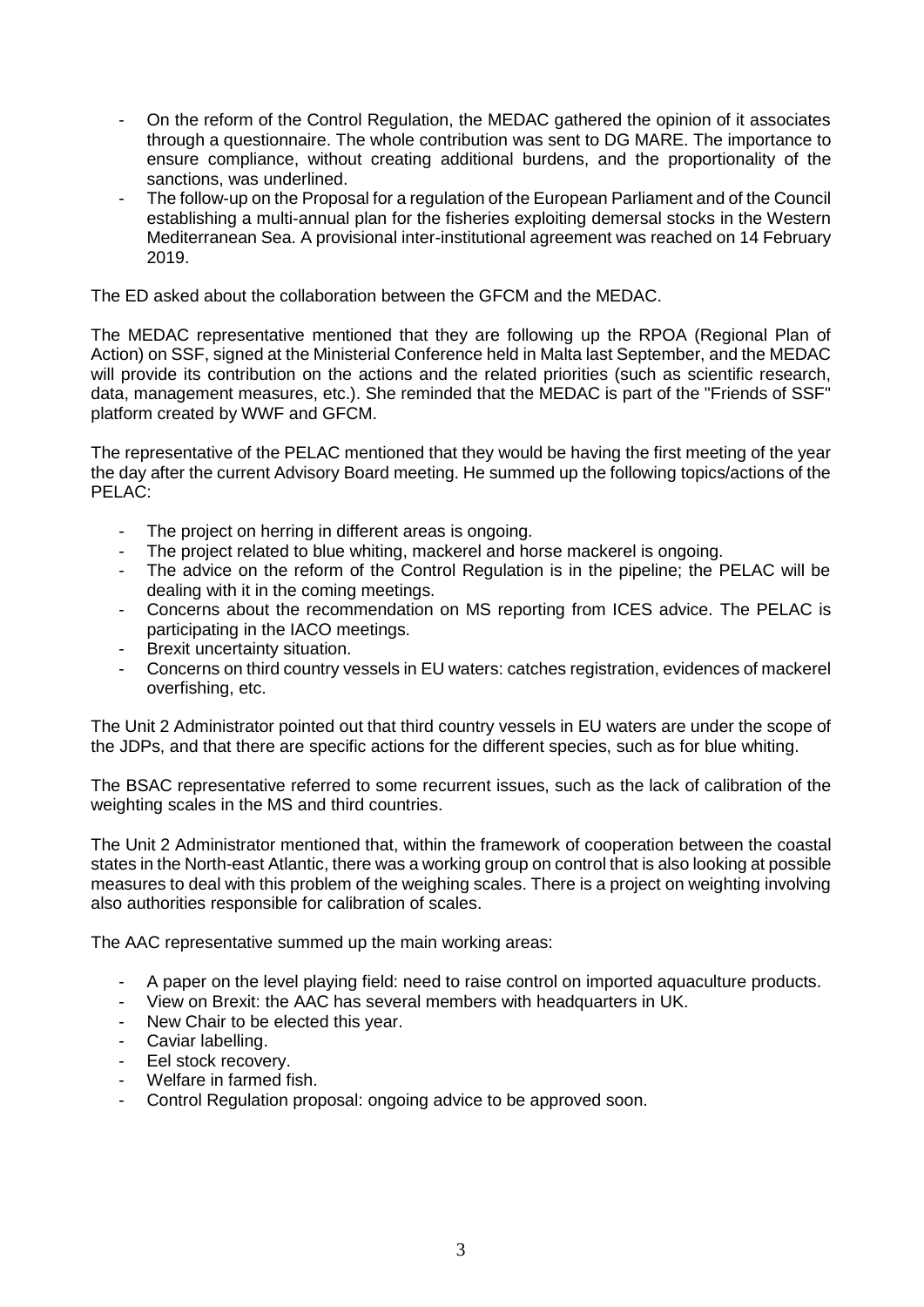The MAC representative highlighted the main areas of work:

- On the Control Regulation he enumerated the MAC position on the different articles of the proposal. Some of the issues raised were:
	- $\circ$  need to apply a coherent legislative framework to the whole chain;
	- o need to have data on recreational fisheries;
	- o mixing species in the same lot after placing on the market should be permitted as long as the products are traceable;
	- o improve traceability, inconsistency of some articles to be avoided;
	- o IMO number or registration area, FAO catching area, to be included in the catch certificate;
	- o catch certificate to be digitalised;
	- o necessary time to adapt to the new requirements, etc.

He mentioned that the Commission is planning to organise a meeting on traceability with the MS and stakeholders in May.

- ILO Fishing convention is now in force, the question is who will enforce the new Council Directive in the EU. EUROPECHE has asked for guidelines to have some clarity.
- On the EMFF, under the chapter on control and enforcement the MAC would like to include a mention to the Catch system.
- Currently examining the relevance, effectiveness, efficiency, coherence and the EU added value of the current marketing standards for fishery products both fresh and prepared.
- CMO (Article 35), the MAC is preparing a new advice on the level playing field in terms of information. Marketing standards also need to be controlled.
- A health certificate is required if fish with EU origin is landed in a third county port and then dispatched into the EU market. The situation is creating confidentiality problems. The only way not to be affected is via transshipment at sea.

The LDAC representative explained that it is only transshipment to put the fish in containers, but yet the whole logbook needs to be printed for getting a sanitary certificate in case of transshipment in a third country port. It is an EU form to be stamped in a third country. An integrated solution is needed at the borders. He mentioned that they should consider including the IMO number in the certificate and the main focus should be on fish coming into the EU market from third countries.

The MAC representative mentioned that DG SANCO is planning to issue an implementing act on EU products coming back to the internal market.

The BSAC representative encapsulated the main areas of their activity as follows:

- REM in fisheries management, there are major concerns on small-scale fleet in the Baltic.
- The statistical sampling is very difficult. Sorting out unsorted pelagic catches. The logbook tolerance cannot be complied with in the industrial species. It is necessary to come up with a solution that works for the fishermen and the control authorities.
- Eastern cod stock is in danger of collapsing. Possibly due to an infection in the stock, predation of seals; the fisheries quotas have not been used fully in recent years; closing the fisheries will not help to rebuild the stock.
- Discarding is still a major issue in the Baltic, even with the LO in force. Levels recorded by observers on board are high. Discards recorded by fishermen are not that high.
- Reports from landings in SE and DK show that pelagic sampling schemes are not the same, e.g. samples in buckets, some MS include the water in the sampling weight while others drain the water.

The Unit 2 Administrator indicated that EFCA has done a standardisation project on sampling of pelagic species in the Baltic with the relevant Member States. It includes guidelines. EFCA will follow up on the state of play of the implementation of the guidelines with the Member States.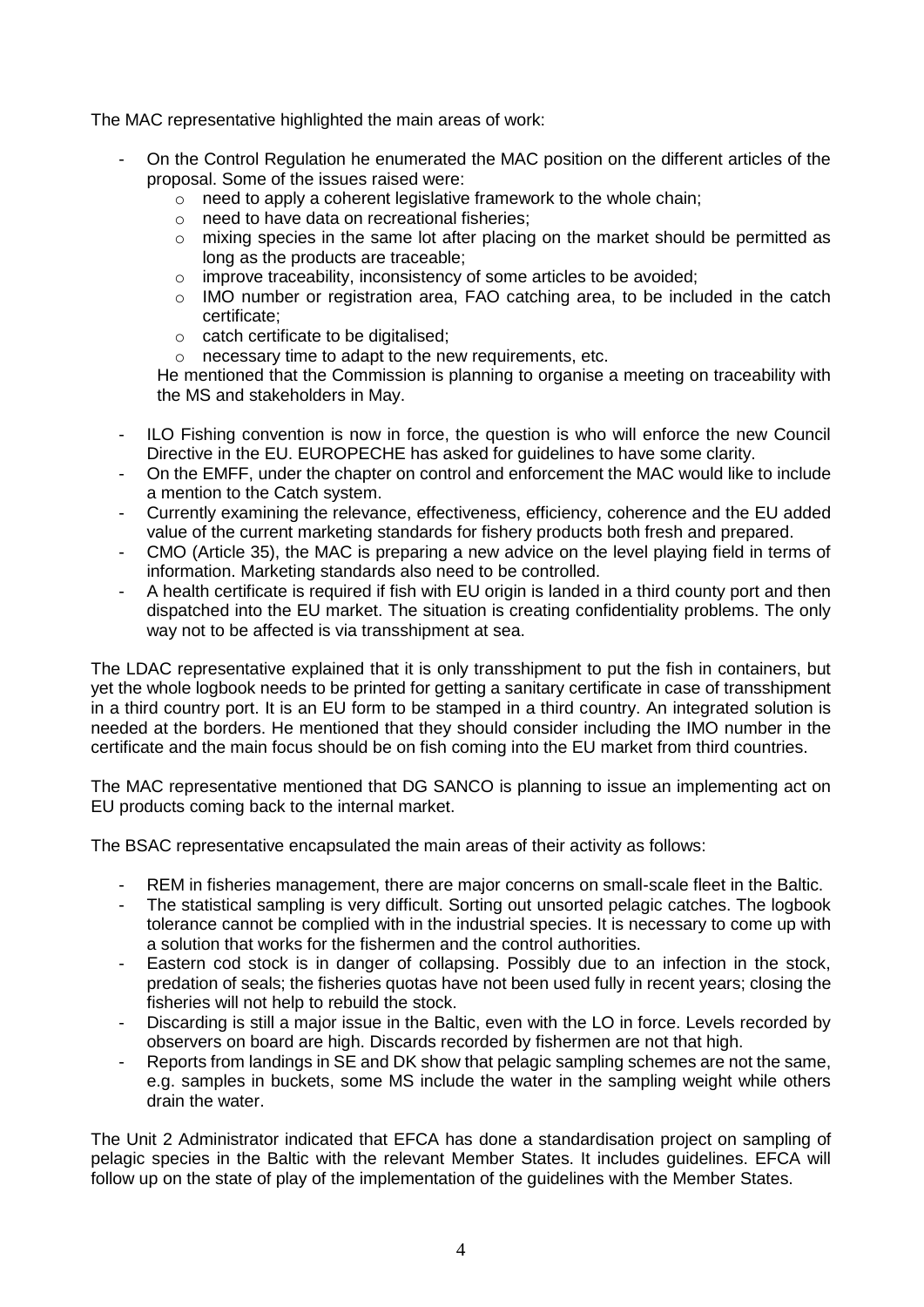On the discards, the ED mentioned that EFCA did not disagree with BSAC's opinion on the LO implementation.

Regarding REM in fisheries management, the ED informed that a draft report on technical guidelines will be presented to the Administrative Board of EFCA in its meeting in April.

On the risk assessment, the methodology is based on the situation of the stock and the impact of non-compliance. The ED pointed out that a meeting with the sector took place a long time ago but he would be happy to discuss with the ACs again.

The MAC representative asked if the size of the boat was considered in the risk assessment. The ED replied that it was not the case.

The LDAC representative asked if EFCA looks at the impact in the marine environment. The ED mentioned that, beyond the specific rules in NAFO and NEAFC, the Agency mostly considers the fishing gears according to the fishing risk assessment.

### **2. EFCA's Annual work programme 2018 implementation**

The representatives of EFCA presented the Annual work programme 2018 implementation on the following areas:

- the JDPs evolution in terms of inspections and suspected infringements per area;
- the regional cooperation;
- the Pilot project for control of turbot in the Black Sea;
- the Strait of Sicily cooperation;
- EFCA organisation and contribution to a total of 35 training events;
- support to the implementation of the IUU Regulation;
- Interagency cooperation;
- PESCAO main achievements, etc.

#### **3. EFCA's Programming Document: Multiannual work programme 2019-2020 and Annual work programme 2019 (PD 2019)**

The representatives of EFCA presented the Programming Document containing the Multiannual work programme 2019-2020 and Annual work programme 2019, the main highlights are presented below:

- The Multiannual work programme 2019-2020 follows the multiannual priorities set up in the previous multiannual programming.
- In the Annual work programme 2019: the annual performance indicators for the operational activities have been streamlined. It supports the EU in international projects (e.g. PESCAO). In terms of Budget, Titles I and II have been adjusted with the provisional information related to installation and salary costs.

The operational activities for 2019 are as follows:

- 1. **Coordination** (operations):
	- To coordinate the implementation of JDPs and Operational plans by the Member States in EU waters and North Atlantic, and provide support to national authorities carrying out coast guard functions in EU waters.
	- To coordinate the implementation of the EU contribution to the International Control and Inspection Schemes in RFMOs in the Mediterranean Sea and Black Sea (ICCAT and GFCM) also including PACT regional projects and support to national authorities carrying out coast guard functions in International waters.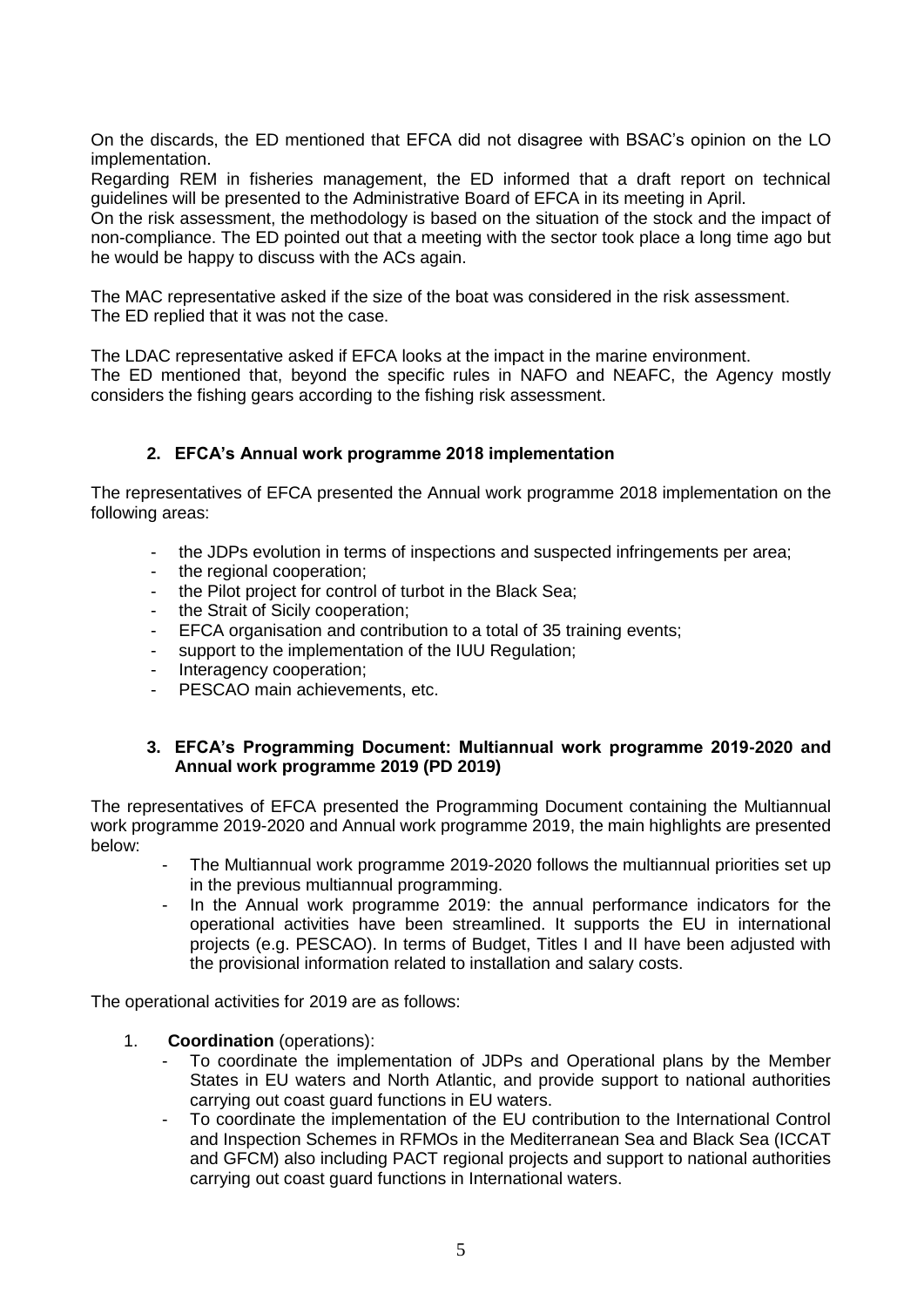### 2. **Planning and evaluation**:

- To support the implementation of the Common Fisheries Policy in EU waters and North Atlantic.
- To support the implementation of CFP in Mediterranean Sea, Black Sea and external waters, and cooperation with third countries and international organisations dealing with fisheries (RFMO's).
- To contribute to the implementation of the EU IMP through interagency cooperation on coast guard functions and to the development of technologies for fisheries control.

### 3. **Assistance and expertise**:

- To promote effectiveness and efficiency of control operations.
- Development and maintenance of the Fisheries Information System (FIS).
- Provision of training activities, including fisheries control expertise in the context of the EUCG functions.
- To provide assistance to the European Commission and the Member States in order to ensure uniform and effective application of Council Regulation (EC) No 1005/2008.
- To support the EU in international projects (e.g. PESCAO).

### **4. The Way Forward: EFCA's draft Programming Document containing the Multiannual work programme 2020-2024 and Annual work programme 2020 (draft PD 2020)**

The representatives of EFCA presented the draft PD 2020.

The draft PD 2020 covers a 5-year period (2020-2024). It was adopted by the Administrative Board in October 2018 and notified to the institutions in January 2019.

The draft PD 2020 has been substantially streamlined in its multiannual and annual part. The multiannual programming is structured around 6 strategic multiannual objectives and 4 strategic areas.

The draft Annual work programme 2020 has been reorganised in line with the strategic multiannual objectives and areas of intervention for 2020-2024, and responds to the comments of the Administrative Board members during its meeting on 14 March 2018<sup>1</sup>.

The annual activities have been restructured. The number of operational objectives has been reduced from 10 in 2019 to 6 in 2020 and the performance indicators have been reviewed.

In the course of 2019, pending the Commission opinion and based on the lessons learned, if required, EFCA will update the draft PD 2020 document. Objectives and targets will be aligned having as a basis the experience gained in the implementation of the new tasks. The PD 2020 will be presented for decision to the AB in October 2019.

### **5. Rotation of the Advisory Board Representative in the Administrative Board of EFCA**

The rotation of the Advisory Board Representative in the Administrative Board of EFCA was presented by the PO.

It was proposed to gradually include the new ACs (BLSAC, AAC and MAC) in the rotation system, combining in the same term a "new" AC with an "old" AC.

 $\overline{a}$ <sup>1</sup> Minutes of the Administrative Board meeting on 14 March 201[8 https://www.efca.europa.eu/en/content/minutes](https://www.efca.europa.eu/en/content/minutes) .